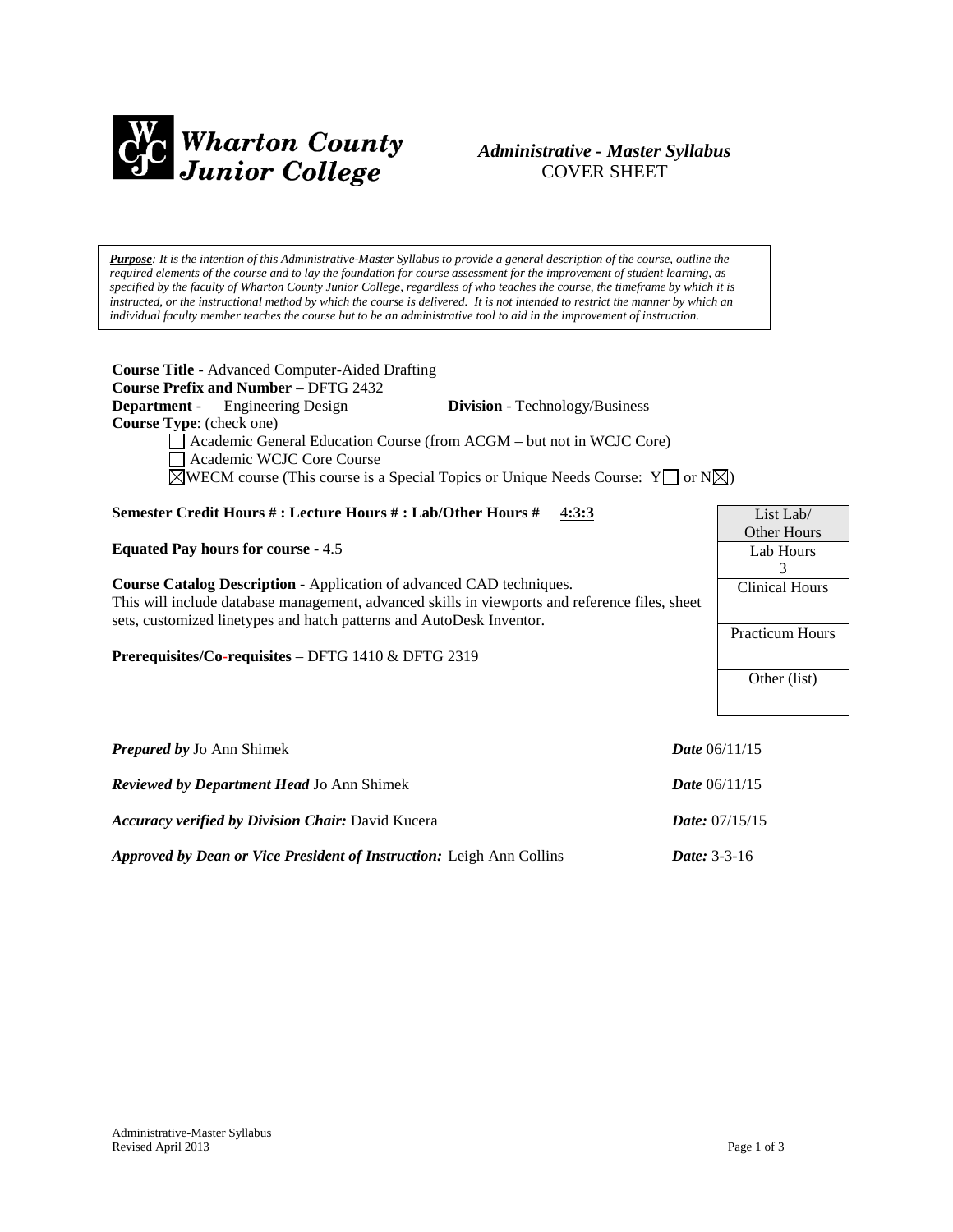

**I. Topical Outline** – Each offering of this course must include the following topics (be sure to include information regarding lab, practicum, clinical or other non-lecture instruction):

Customize Toolbars & Create Macros Advanced Skills in Viewports, Template Files and Reference Files Sheet Sets and Page Set-up Customized Linetypes and Hatch Patterns Database Design; dbConnect; SQL Basics MicroStation Tag Creation & Extraction Graphical Queries from within MicroStation

## **II. Course Learning Outcomes**

| <b>Learning Outcomes</b><br>Upon successful completion of this course,<br>students will:                                | <b>Methods of Assessment</b>                                                                                                                                            |
|-------------------------------------------------------------------------------------------------------------------------|-------------------------------------------------------------------------------------------------------------------------------------------------------------------------|
| Use a customized CAD system to create                                                                                   | Daily Drawings/Lab Work/Daily Quizzes                                                                                                                                   |
| documents and/or solid models;                                                                                          | Four to Five Major Exams or Drawings                                                                                                                                    |
|                                                                                                                         | <b>Class Discussion/Participation</b>                                                                                                                                   |
| Use OLE with external software.                                                                                         | <b>Final Project</b>                                                                                                                                                    |
| Demonstrate use of AutoCAD sheets sets in<br>multipage set of drawings<br>Create tags in MicroStation and extract data. | (All drawings evaluated in terms of accuracy of<br>drawing views, use of line types, line quality,<br>dimensioning accuracy and placement and drawing<br>organization.) |

# **III. Required Text(s), Optional Text(s) and/or Materials to be Supplied by Student.**

Required: Using Advanced AutoCAD 2011 (or latest edition) by Ralph Gabrowski

A flash drive is required for archiving data files

Note book to store notes and drawings.

#### **IV. Suggested Course Maximum** - 20

#### **V. List any specific spatial or physical requirements beyond a typical classroom required to teach the course**.